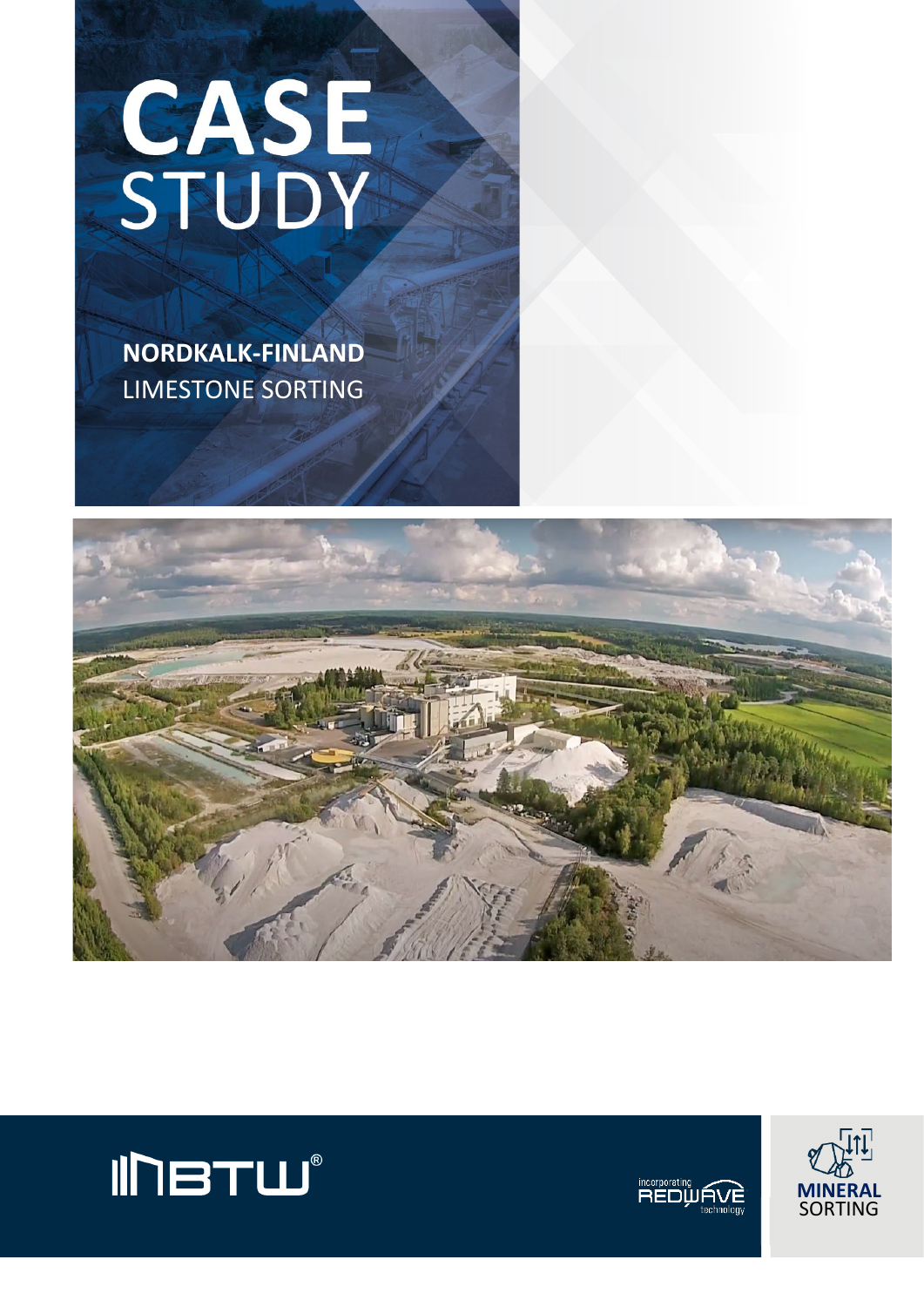

## **CUSTOMER**

Nordkalk, a leading limestone company, delivers essential raw materials to numerous industries. Its solutions contribute to clean air and water as well as productivity of agricultural land.

Nordkalk's biggest Finnish production site is in Lappeenranta. There is a quarry, a grinding plant, two flotation plants and a sales office. Operations in Lappeenranta started in 1910.



## **SORTING TASK**

Nordkalk has been running sensor based sorting systems for several years at the Lappeenranta location. Due to increasing demands and the end of lifetime of the existing sorter for the fraction +40 – 80 mm, Nordkalk decided to replace this line. After intensive test works Nordkalk decided to use the **REDWAVE 1300 ROX CC** double camera sorter.

The sorting task is to sort out the dark and black particles from white limestone.

## **SOLUTION**

At the REDWAVE test center in Gleisdorf, Nordkalk made intensive test works. After these positive trials, Nordkalk visited the reference plant of company LEUBE in Golling, Austria.

LEUBE operates since several years **2 REDWAVE ROX Mineral sorter** with combined Color and NIR sensors. The installation of the sorter was made by Nordkalk.

The REDWAVE 1300 ROX CC Mineral Sorter is in operation successfully since August 2017 and it sorts the limestone according to color (dark and black from white).